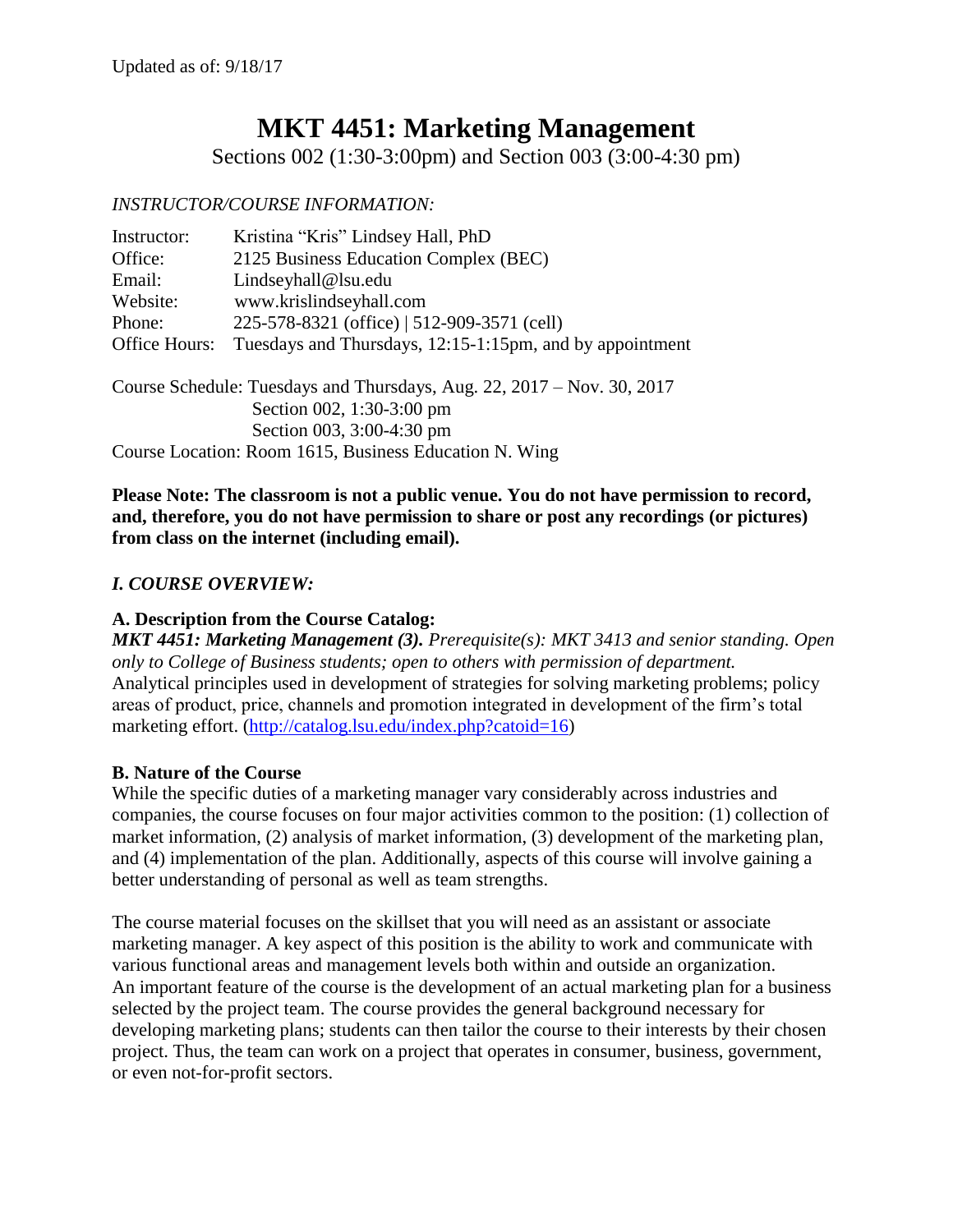## **C. Course Objectives**

The primary objective of this course is to provide an awareness and understanding of the issues, tools, and techniques used by the "typical" marketing manager in marketing goods and services to consumers, industrial buyers, and government agencies.

This course assumes you have a basic understanding of the fundamental marketing ideas such as the marketing mix, product life-cycle, and fundamental management ideas. The course uses a mix of lectures and a staged marketing management project intended to meet the following goals:

- Understand the primary tasks and roles in marketing management.
- Identify and gather relevant marketing information.
- Apply theories, models, and analytical tools in identifying and addressing marketing management problems.
- Think analytically, creatively, and critically about core business issues.
- Communicate to various audiences about marketing management issues in both written and oral presentation formats.
- Develop an understanding of personal strengths in order to improve marketing management skills.

Remember, to be a successful manager you must do more than simply understand the key facets of marketing. You must be able to critically and systematically analyze the situations you face and apply appropriate methods to achieve your objectives.

## **D. Teaching Methods**

The teaching methods include a mix of case studies, discussion-based lectures, in-class activities, and a group project. Each class is designed to be an interactive learning experience. The following explains how each method is used. *(Note: All materials are copyrighted either by me or others.)*

#### *1. Text Book Readings and Supplemental Articles*

The readings explain the general marketing concepts that every marketing student should know and master. It is critical that you complete the assigned reading *before* each class because the classes will focus on applying what you learn in the readings (see the class schedule for the assigned readings for each class). Optional readings will not be explicitly covered in class. They serve as extra sources of information for the topics.

#### *2. Discussion-Based Lectures*

Our discussions will build on the knowledge gained from the readings by teaching you additional strategies that are used to develop successful marketing plans. That is, the readings serve as the basis of your knowledge and our discussion focuses on how to analyze marketing problems and apply what you learn from the readings. The lectures are interactive discussions where you can ask questions about how to use the concepts in the real world.

#### *3. Case Studies*

Cases give you the chance to apply what you've learned and develop your decision making skills. Put simply, it's "learning by doing." Cases play a central role in our course because your ability to analyze problems and make intelligent decisions will be your most important assets when you begin your career. Every case we do is a real-world problem that actually happened, and you will recognize many of the companies. In addition to applying the concepts learned in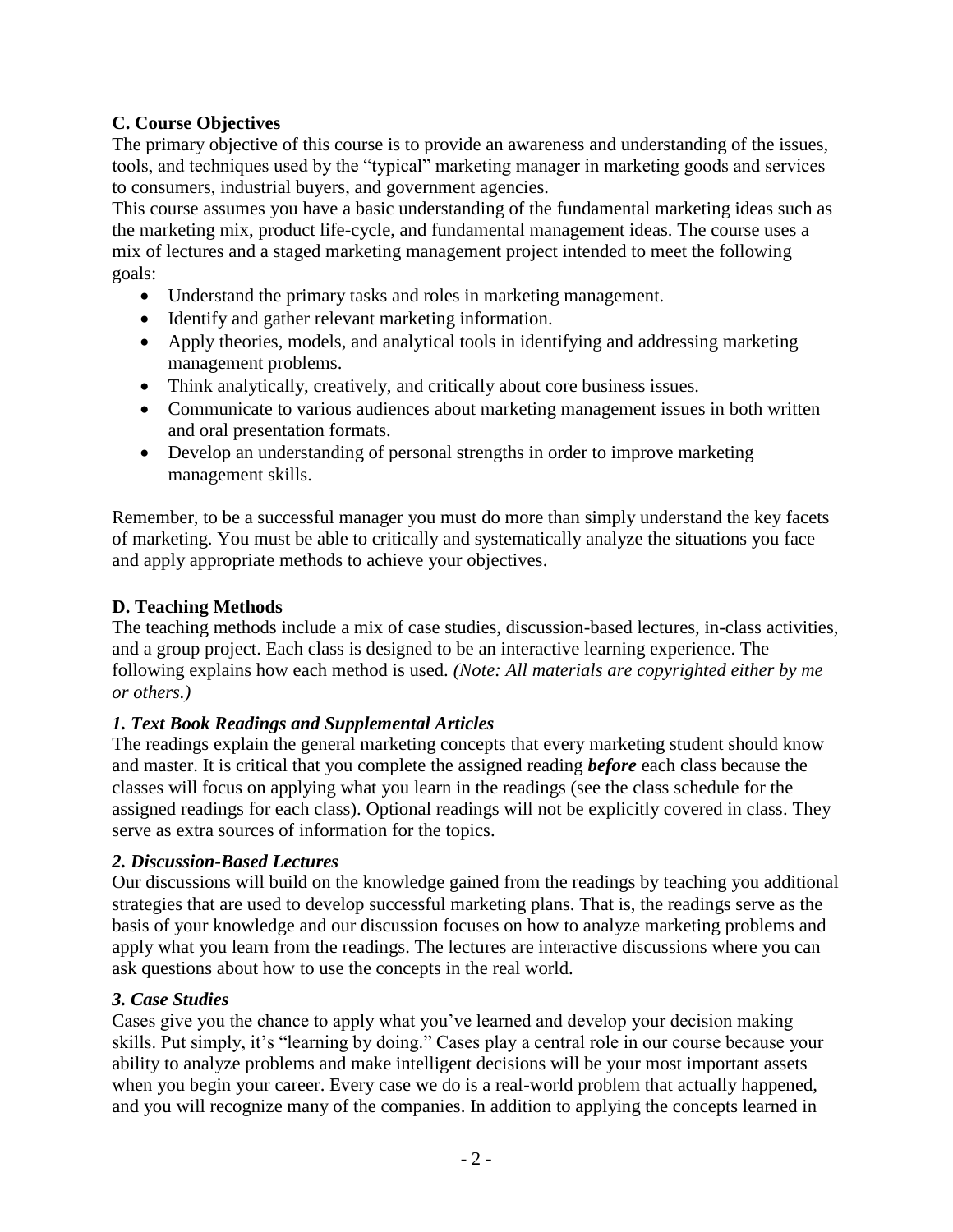class, you will also develop your intuition and gut feel. By working on the cases, you will learn how to identify hidden problems, analyze the situation and make effective decisions.

## *4. In-class Activities and Group Projects*

Upon graduating, many employers will expect that you are able to work effectively in diverse teams to achieve tasks. This includes collaborating and functioning well in team settings as both leaders and followers. Therefore, you will have several opportunities to build these skills throughout this course. The formats for group collaboration are discussed in greater detail in the Group Projects section below.

## *II. COURSE MATERIALS:*

- 1. **REQUIRED: Framework for Marketing Management** (6th Edition) by Philip T. Kotler and Kevin Lane Keller, Pearson. ISBN-13: 978-0-13-387151-7
	- Please note: *This is a concise, streamlined version of Kotler and Keller's textbook, Marketing Management (15ed)*. Please pay attention to the ISBN and edition number. It is okay to purchase a used version or select a rental for the semester, which are much cheaper options. You can find more information on this textbook at [http://www.mypearsonstore.com/bookstore/framework-for-marketing](http://www.mypearsonstore.com/bookstore/framework-for-marketing-management-9780133871319?xid=PSED)[management-9780133871319?xid=PSED.](http://www.mypearsonstore.com/bookstore/framework-for-marketing-management-9780133871319?xid=PSED)
- 2. **REQUIRED: StrengthsFinder 2.0** (2007) by Tom Rath, Simon and Schuster. ISBN: 9781595620176
	- Please note: This *must be purchased new* as you need to have the code to take the assessment online. It should cost you around \$20 (plus shipping if online). You can find this online at [http://shop.gallup.com/education/cliftonstrengths-for](http://shop.gallup.com/education/cliftonstrengths-for-students.html)[students.html.](http://shop.gallup.com/education/cliftonstrengths-for-students.html)
	- If you have previously taken this assessment, you DO NOT need to retake it. However, you MUST be able to provide the results from the assessment and must participate in related class activities.
- 3. **REQUIRED: Course Pack on HBR,** <http://cb.hbsp.harvard.edu/cbmp/access/64474879>
	- Optional Strategy Readings included in course pack, but **only the cases are required**.
- 4. **OPTIONAL**: **Blue Ocean Strategy**, (2005) Kim, W. Chan, and Renee Mauborgne. "Blue ocean strategy." *Harvard Business School Press, Boston*. (Note: You may also purchase the updated 2012 version if you'd prefer.)

You are expected to read the assigned portions of the text and cases *prior* to our reviewing it in class. You are expected to know and be able to discuss the concepts presented in the readings. Students are also encouraged to ask questions and make comments relevant to our class discussions.

## *III. GRADING COMPOSITION:*

Your grade will be based on your performance in the following areas: exams, class discussions, in-class group exercises, case assignments, and group projects. The grading scale and specific point values for assignments are outlined below.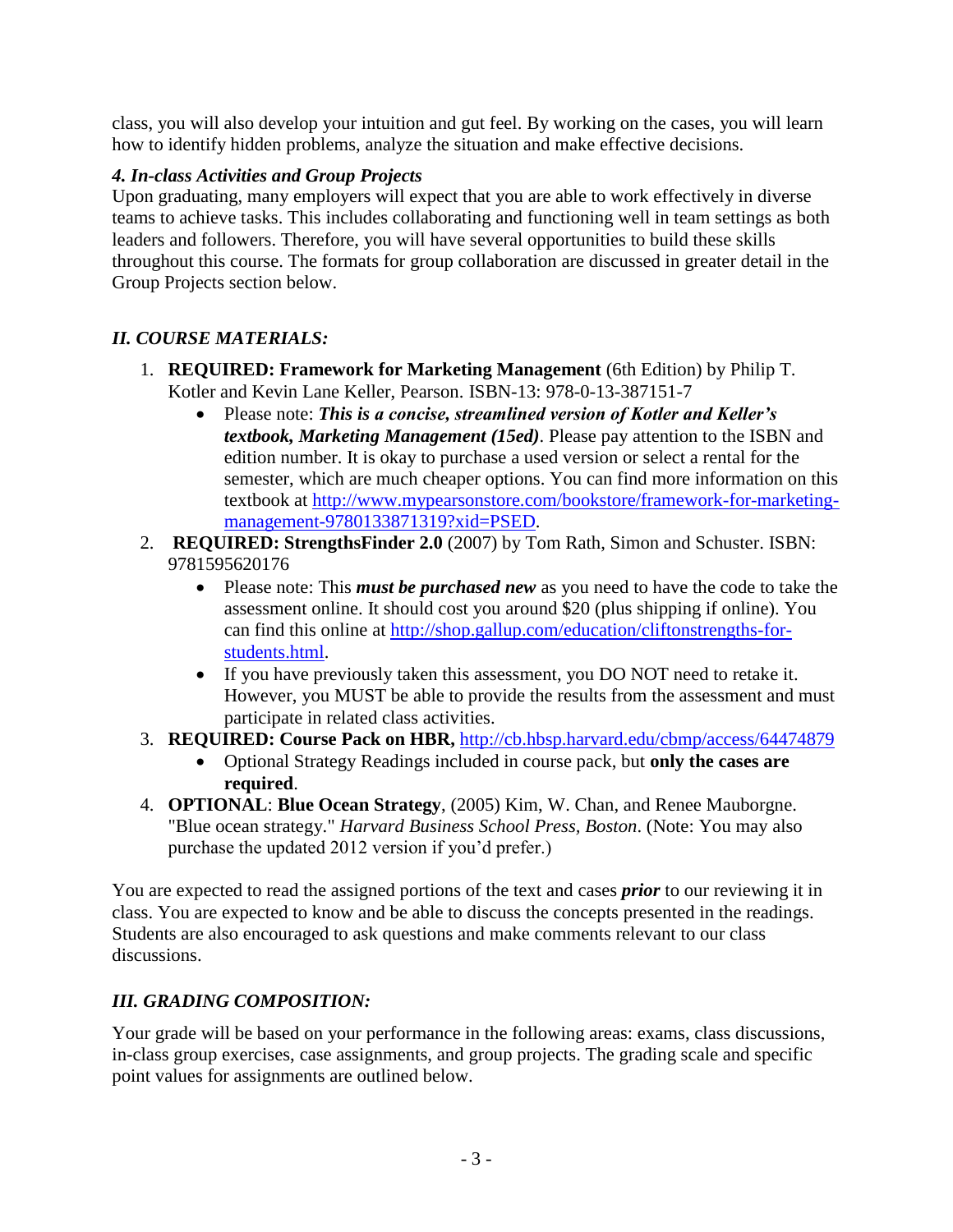## **A. Grades**

| <b>Activity</b>                                     | Percentage | <b>Points</b> |
|-----------------------------------------------------|------------|---------------|
| 3 Exams – Each exam is worth 150 points.            |            |               |
| *Final exam can replace any exam grade.             | 45%        | 450           |
| Participation/In-class Assignments                  | 10%        | 100           |
| Cases (Blue Ocean Strategy)                         | 10%        | 100           |
| Group Project Deliverable #1 - Written Report       | 10%        | 100           |
| Group Project Deliverable #2 - Presentation         | 10%        | 100           |
| Group Project Deliverable #3 - Final Written Report | 15%        | 150           |
| <b>Total</b>                                        | 100%       | 1000          |

Letter grades will be assigned as follows:

| Grade          | <b>Points Needed</b> |
|----------------|----------------------|
| $A+$           | 980                  |
| A              | 930                  |
| $A -$          | 900                  |
| $B+$           | 880                  |
| B              | 830                  |
| $B-$           | 800                  |
| $C+$           | 780                  |
| $\overline{C}$ | 730                  |
| $C-$           | 700                  |
| $D+$           | 680                  |
| D              | 630                  |
| D-             | 600                  |
| F              | 599 and below        |

PLEASE NOTE: GRADES WILL NOT BE ROUNDED AT THE END OF THE SEMESTER. The point system is clearly outlined above. Please do not inquire about extra credit assignments. Think now about the grade you need or want to have in this class and plan accordingly.

## *Late Assignments/Missing Exams*

All assignments are due at the *beginning* of the class for which they are assigned. This includes both paper copies and submission on Moodle. *Late assignments will not be accepted.* Any student who sits through the discussion of an assignment will NOT be allowed to turn in that assignment. The exams and final examination must be taken at their scheduled times. In the event of extraordinary circumstances, the student must contact me in advance or receive a zero.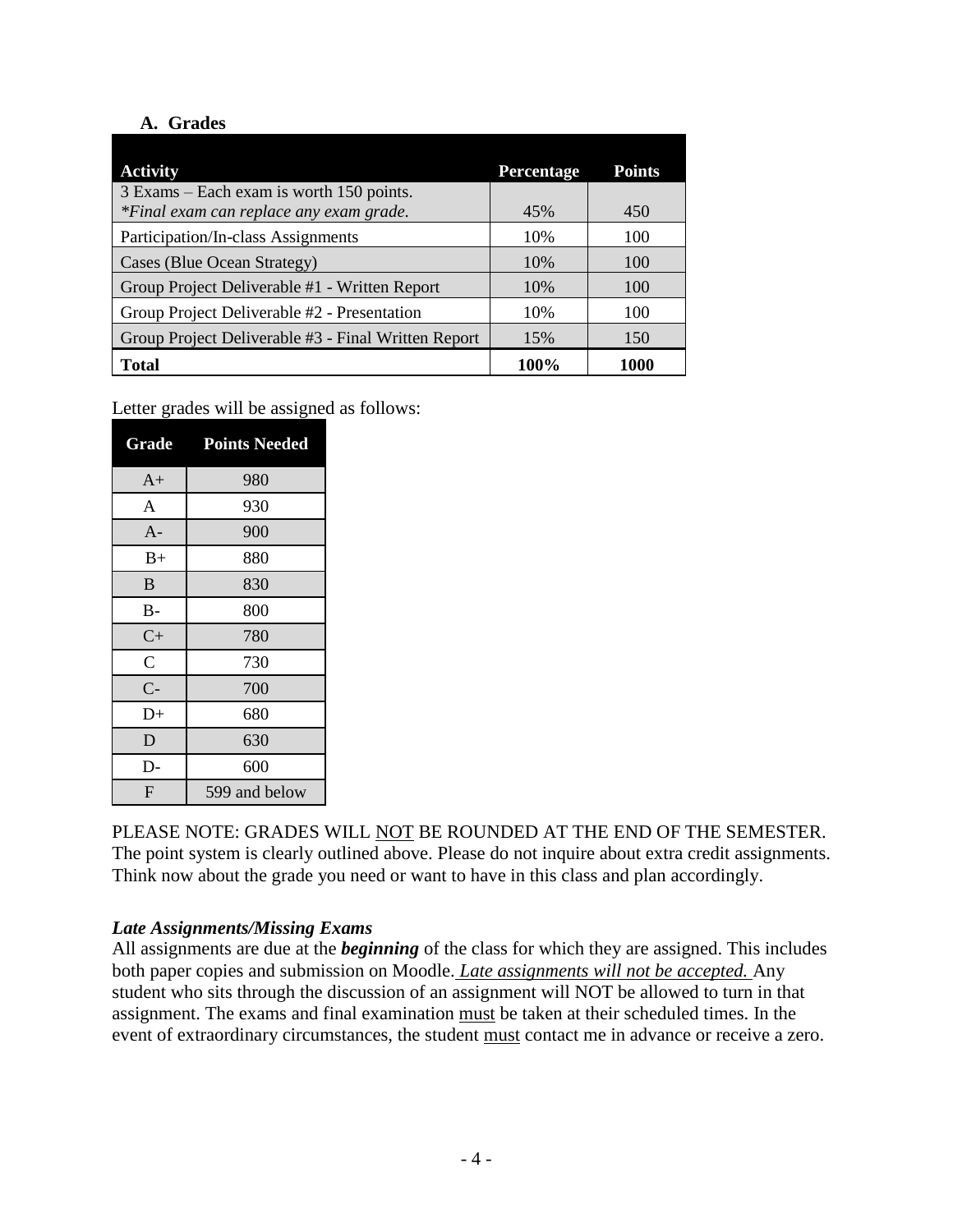#### **B. Attendance, Participation, and Classroom Decorum**

Students will receive a participation grade that is a subjective evaluation given by the instructor based on the student's professional behavior, class participation, and attendance. It is important that students make every effort to attend all class meetings. All students are expected to be in class at the beginning of the class period and remain until class is dismissed. In short, students who attend class make higher grades, learn more, and show they have the self-control/will power to be successful in marketing! **If you do not attend class, then you will not be able to participate.** A variety of class meetings will be used for in-class discussions, extra credit opportunities, case studies, and surveys. You will be at a severe disadvantage in completing assignments and taking tests if you miss class.

An interactive exchange of ideas is encouraged to get the most out of this class so participation is required and is part of your grade. *Prepare for each class by reading the assigned material before the class session and also bring your questions, comments, and related experiences to class so we can have a positive learning experience*. High-quality participation involves knowing when to speak and when to listen or allow others to speak. Comments that are vague, repetitive, unrelated to the current topic, disrespectful of others, or without foundation will not help your participation grade. It is important that students engage in the learning process. *To this end, students may be called upon without notice.* Examples of participation include, but are not limited to: providing examples or sharing an experiences during a lecture, conveying your knowledge of the textbook principles, asking questions, and answering questions. Unprompted questions or comments are welcomed to facilitate class discussions.

Examples of unacceptable behavior, which will earn you zero points for participation, include: chronic late arrival to class, leaving class early, texting during class, talking to your classmates or surfing the internet in isolation from class discussion, playing computer games, and any other behavior that is considered to be disruptive by the instructor. If a student's behavior is unprofessional and/or disruptive in the class, he or she may be asked to leave the class and will be assessed a 10% grade deduction from his or her total grade.

When guest speakers attend class, students will show their appreciation for the professional's time by listening attentively, asking relevant questions, and treating the guests with the utmost respect. Put all of your electronic devices on silent mode and DO NOT text message during guest lectures.

#### *Quizzes*

Students should read the material before coming to class. If students are not contributing to class lectures, I reserve the right to administer reading quizzes throughout the semester. These quizzes will count towards your participation grades.

#### *Personal Technology Usage*

I reserve the right to restrict usage of personal computers during class if they interfere with the teaching/learning environment. Cellphones should be powered off or in silent mode during course meetings with the exception of permitted breaks or technology infusion assignments.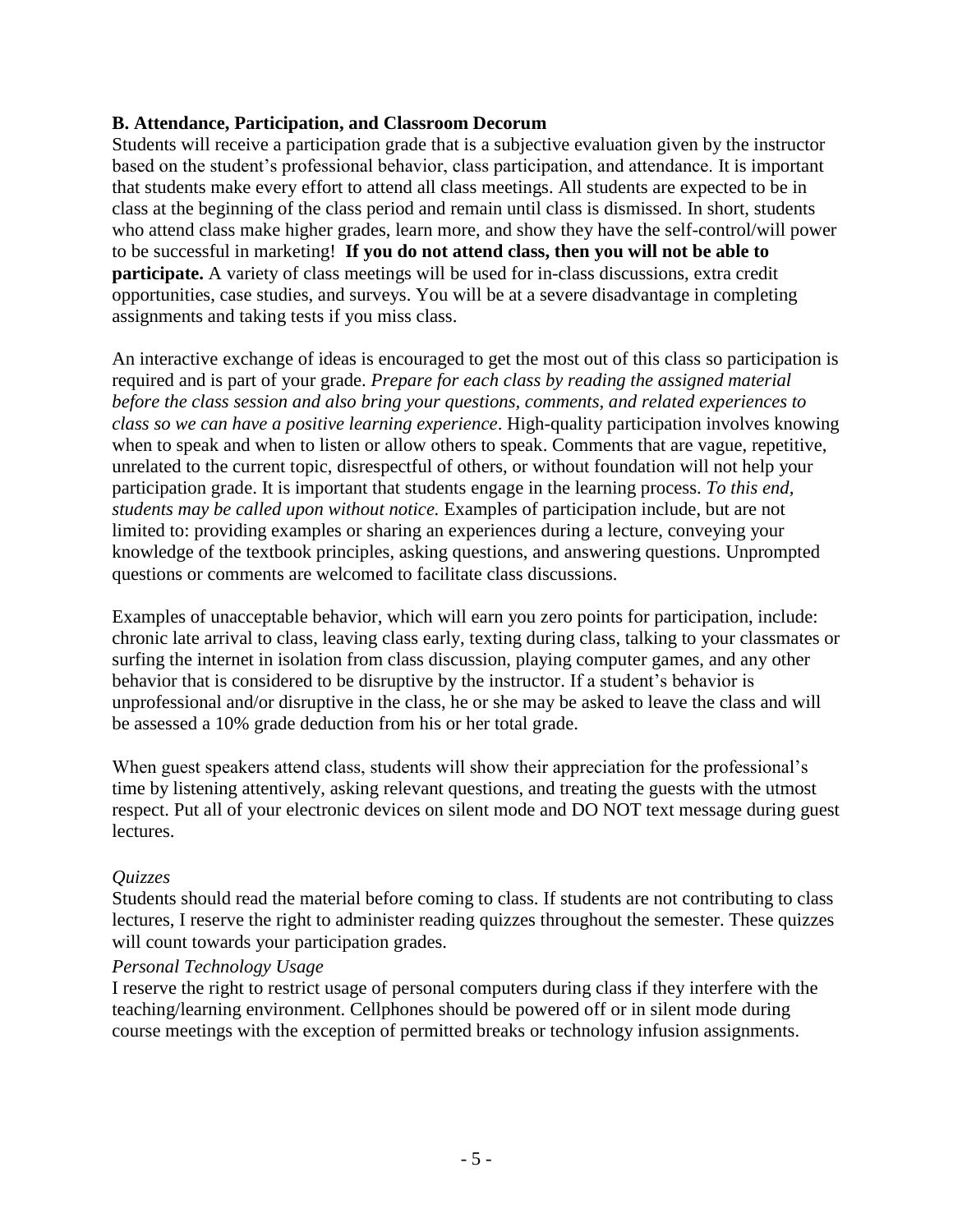#### **C. Exams**

There will be 3 (three) exams for this course, which may include any material covered in class lectures, guest lectures, class discussions, group exercises, videos, case studies, and the course textbook… *so take notes*. Exams may consist of multiple-choice, matching, and/or short-answer questions. These exams will not be comprehensive (as outlined in the course calendar below). The use of course materials is NOT allowed during the exams. You may substitute your final exam grade for any test grade. *There will be no make-up tests.*

Questions about posted grades must be asked within two (2) days from the posting. You are welcome to make an appointment to view the graded materials within two (2) weeks of the assignment grade being posted; after this time, you will not be able to review assignments. This includes a review of tests.

#### *Final Exam*

The final exam is cumulative. The final format will be much the same as the previous exams. The final exam grade will only be used to replace test scores that are lower than the final exam. Thus, the final exam grade may replace none, 1, 2, or all 3 test grades. *There will be no make-up exam.*

#### **D. Group Projects**

#### *In-Class Activity Teams*

Exercises will be completed in class to accompany and reinforce the chapter lectures. They can include case studies and other exercises from the textbook, responses to videos shown in class, or any other activity that is relevant to the session's topic. Graded, in-class exercises will generally be completed in small groups of 3 (three), which will be formed and chosen by the students. I reserve the right to randomly combine a number of small groups to form larger teams as needed for in-class activities. Each group will work together to meaningfully discuss the topic and to answer questions provided by the instructor. The entire class will then discuss conclusions and contributions of the exercise.

Grades will be assigned at the group level based on the quality of the group answer, and its contribution to the class discussion as a whole. Since these will be completed during class time, students must be present and participate in order to receive credit. Occasionally, groups may be allowed to take the in-class activities for completion prior to the next class period if there is not ample time for discussion during the class period in which they are assigned. However, there is no makeup of in-class assignments for any absences other than those sanctioned by the University. For University sanctioned absences, it is the responsibility of the student to provide official support for absence and complete the missed assignment within one week of their absence in order to receive credit. Early completion and submission of assignments (prior to sanctioned absences) is also permitted.

#### *Project Teams*

Project teams will be formed in teams of 6 (six) students. The instructor will randomly combine 2 (two) of the small in-class activity groups to form project teams of 6 (six) people. These will serve as your group project and case study groups. Each project team must submit a written marketing plan for a business that the team selects. For marketing plan examples, see: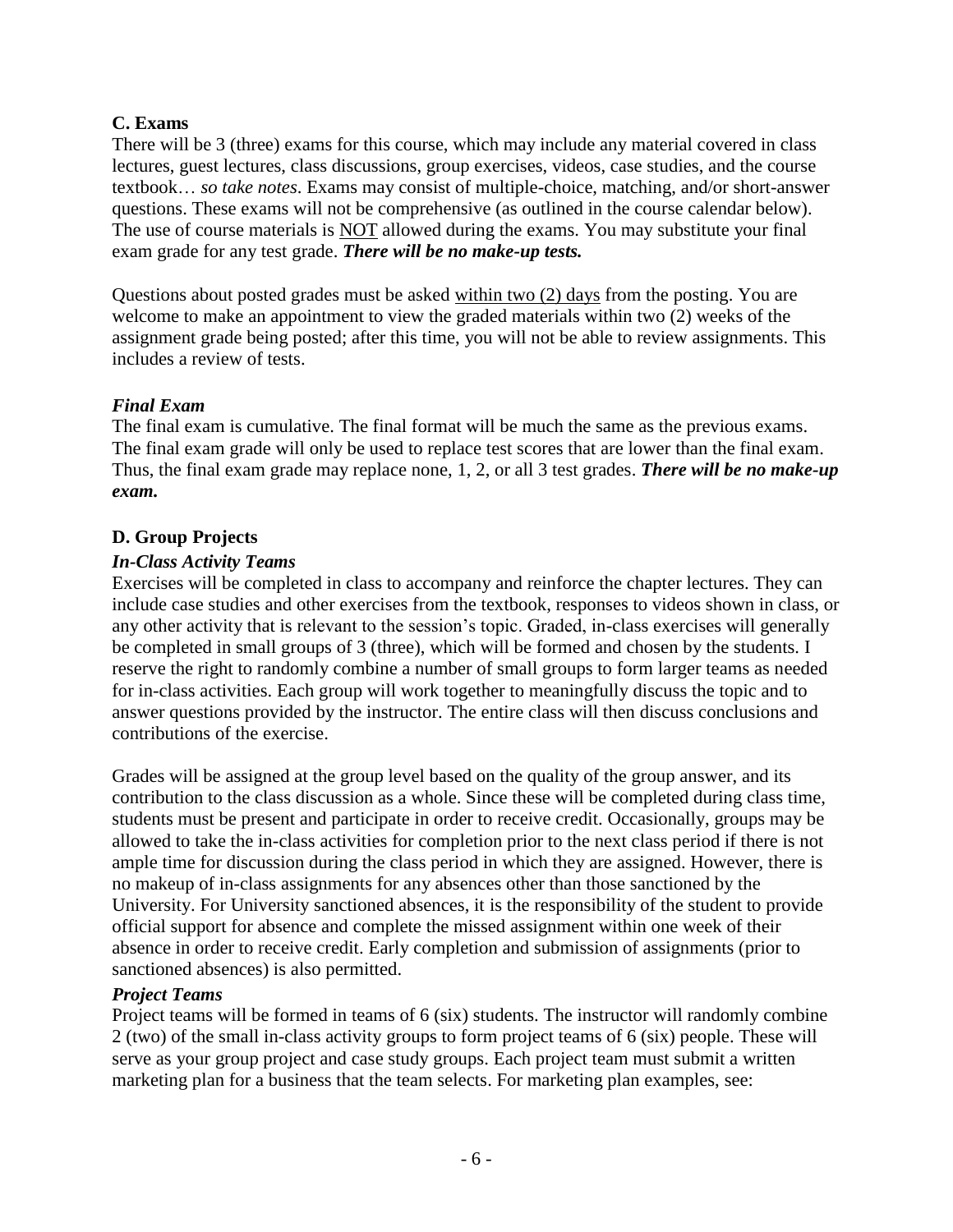[http://www.mplans.com/sample-marketing-plans.php#.VcFd-\\_lVhBc.](http://www.mplans.com/sample-marketing-plans.php#.VcFd-_lVhBc) Additional details of the project assignments will be provided (i.e., in class, in a handout, on Moodle, etc.). *Late project reports will not be accepted.*

#### *Project Deliverable One – Initial Written Report:*

There are three scheduled project assignments. Project Assignment One will consist of a written report that will focus on customer and market analyses, as well as an analysis of your "leadership team" (i.e., your project team). The team analysis should include the results of each team members' StrengthsFinders2.0 assessment.

#### *Project Deliverable Two – In-class Group Presentation:*

Project Assignment Two will consist of a presentation covering the remaining sections of the marketing plan. *There will be no make-up date for missed presentations.*

*Project Deliverable Three - Final Written Marketing Plan:* The final written marketing plan is due on the last day of class.

## *Team Dynamics and Grading*

You are expected to actively participate in and contribute to team discussions by:

- a) contributing original work or properly cited material that is accepted and used by the team, and
- b) participating in the project from start to meaningful final review of the team project/assignment for submission.

Students are expected to work effectively in diverse teams to achieve tasks. They must collaborate and function well in team settings as both leaders and followers. They should respect human diversity and behave in a tolerant manner toward colleagues and peers. If you experience difficulties working with your team, you are expected to resolve them within the team. If you have any questions, please contact the instructor.

Because team projects are outcome-based, all members of your team will generally earn the same grade for the team assignments. However, the instructor reserves the right to report different grades for different team members based on team evaluations. Each team member's effort percentages will be averaged and applied to determine his/her final numerical grade for the project.

> **Example**: Pat receives the following percent effort evaluations from his or her team members and percent effort evaluations of him or herself: 90%, 95%, 80%, and 85%. These evaluations compute to an 87.5% average effort evaluation. If the team project receives a 95 grade, then Pat's grade is 87.5% of 95, or 83.

#### **E. Case assignments**

An important part of this course is applying what you learn in the course to real examples. Responding to case studies is one way to demonstrate your ability to do this. We will do a practice case as a class prior to Exam 1. Two additional case assignments will be given prior to exams 2 and 3. Case reports will be completed in your assigned project groups (of 6 people).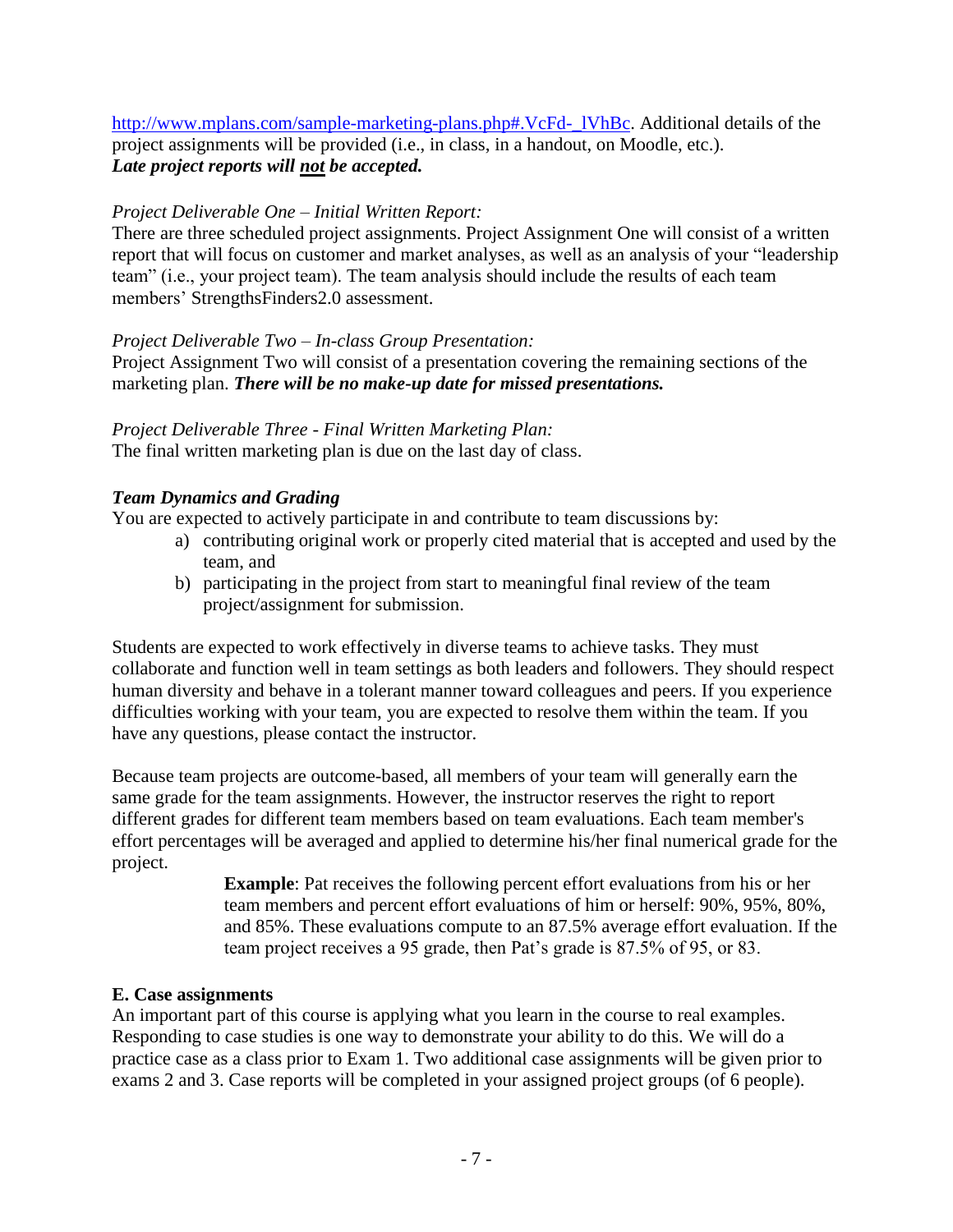These should be typed and professionally formatted. Each student's name must be included on the case in order to receive credit.

On these cases, you must work **only** with people within your team, and you should only turn in one paper for the group, in hardcopy and online as detailed on the Moodle page. The group submission should focus on the case questions that are included at the end of the case. Your paper should cover all of these points, though its specific organization is up to you and your group. The assigned case write-up will be due on Moodle prior to the start of class on the day they are due. One paper copy for the group should also be submitted in class. Late or handwritten case submissions will not be accepted. Students should also plan to bring notes regarding the case to discuss in class on the case days.

*Specific requirements for the case structure and format will be detailed in class as well as on the Moodle page.* I will also provide additional details during our initial practice case. Case materials that are handwritten, do not follow the format provided, or that exceed the space limit will not read (or accepted).

Please also note that these cases may have been used before. **It will be considered a violation of the LSU Code of Student Conduct to seek case-specific help from students who have previously studied the case.** Any student who assists you would also be in violation. Any use of sources of information outside of the case (such as the internet, teaching notes, another group's case write-ups, etc.) will be considered cheating and a zero will be awarded on this assignment. Other sanctions may also be levied in conjunction with LSU policies.

## **F. Extra Credit**

Extra credit opportunities may arise throughout the course at the discretion of the instructor. It is not possible to makeup missed extra credit opportunities.

## *Grade the Instructor*

There are several assignments and opportunities for me to evaluate your performance, but it is also valuable for me to receive feedback on my performance. Therefore, you will have the opportunity to do a "grade the instructor" assignment for extra credit. You will need to access the link for an online survey via Moodle during the window for this extra credit assignment. As honest feedback is most valuable, your responses will be completely anonymous and your name will not be associated with your responses in any way! The way you will receive extra credit is by bringing a printout of the final page of the survey to class showing you completed it. The due date for this will be announced in class and on Moodle. You will receive 5 points extra credit on your lowest exam grade.

#### *Marketing Exit Exam*

As part of the university accreditation standards provided by both the Association to Advance Collegiate Schools of Business (AACSB) and the Southern Association of Colleges and Schools (SACS), every marketing major must fulfill the marketing exit exam requirement, by taking the exam before the last day of classes. Specifics of the exam will be provided to you in advance of the deadline. The exam requires no specific studying, but you should put forth your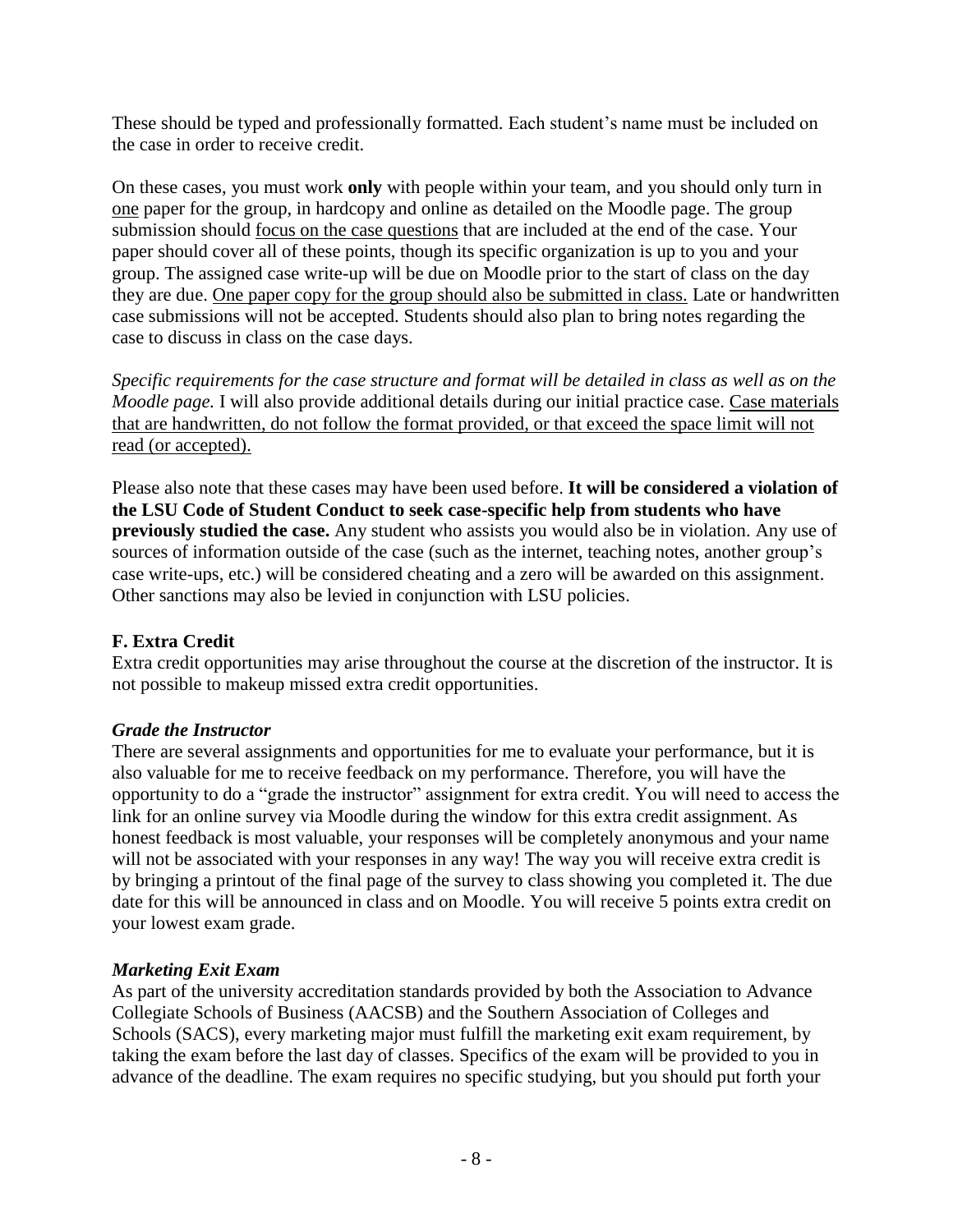best effort. As motivation, students who receive a passing grade on the exam will receive a 1% bonus on their final course grade. This exam will have no further impact on your course grade. *IV. COURSE POLICIES:*

### **A. Moodle**

The course website for this class is located on Moodle [\(http://moodle.lsu.edu\)](http://moodle.lsu.edu/). We will frequently use this site, so it is highly recommended that students check it on a daily basis. Check Moodle during the first two days of class to make sure you can access the information for this course. Announcements regarding class assignments, readings for tests, etc. will be posted on this site. An important note is that .pdf and .html files are often posted. If a student's computer does not have capabilities to view those files, those files can be viewed in the computer labs on campus. You are responsible for keeping yourself up-to-date using Moodle. All test and assignment grades will be posted on Moodle. **All assignments and projects must be uploaded to Moodle by start of class time on the day they are due. LATE ASSIGNMENTS WILL NOT BE ACCEPTED.** Please make sure your files are free of viruses before sending them as attachments. When submitting files for written assignments, you must include your team name and the name of the assignment in the file name. For example, if Team A were submitting an assignment for the first project assignment, the file name would be: "Team A\_Project Assignment One." **Failure to properly title your assignment may result in reduced points for the assignment.**

## **B. Email**

It is important to learn at an early stage of your career to "put it in writing." More importantly, complicated or difficult topics should be addressed in a professionally toned email, which should be written in a standard letter format (the email should be properly addressed, with a subject line, and contain your name at the end) and sent from the university-provided student email account.

Tips on how to write an appropriate email can be found at the following link:

#### <http://m.wikihow.com/Email-a-Professor>

Please note that the answer to your inquiry may be covered in the syllabus, so reference that document before emailing. Also, emails sent on the weekends and evenings may not receive a prompt response.

#### **C. Disability Statement**

Louisiana State University is committed to providing reasonable accommodations for all persons with disabilities. The syllabus is available in alternate formats upon request.

Any student with a documented disability needing academic adjustments is requested to speak with the Office of Disability Services (ODS) and the instructor, as early in the semester as possible. All discussions will remain confidential. This publication/material is available in alternative formats upon request. Please contact Disability Services in 115 Johnston Hall, 225- 578-5919 or [www.lsu.edu/disability.](http://www.lsu.edu/disability)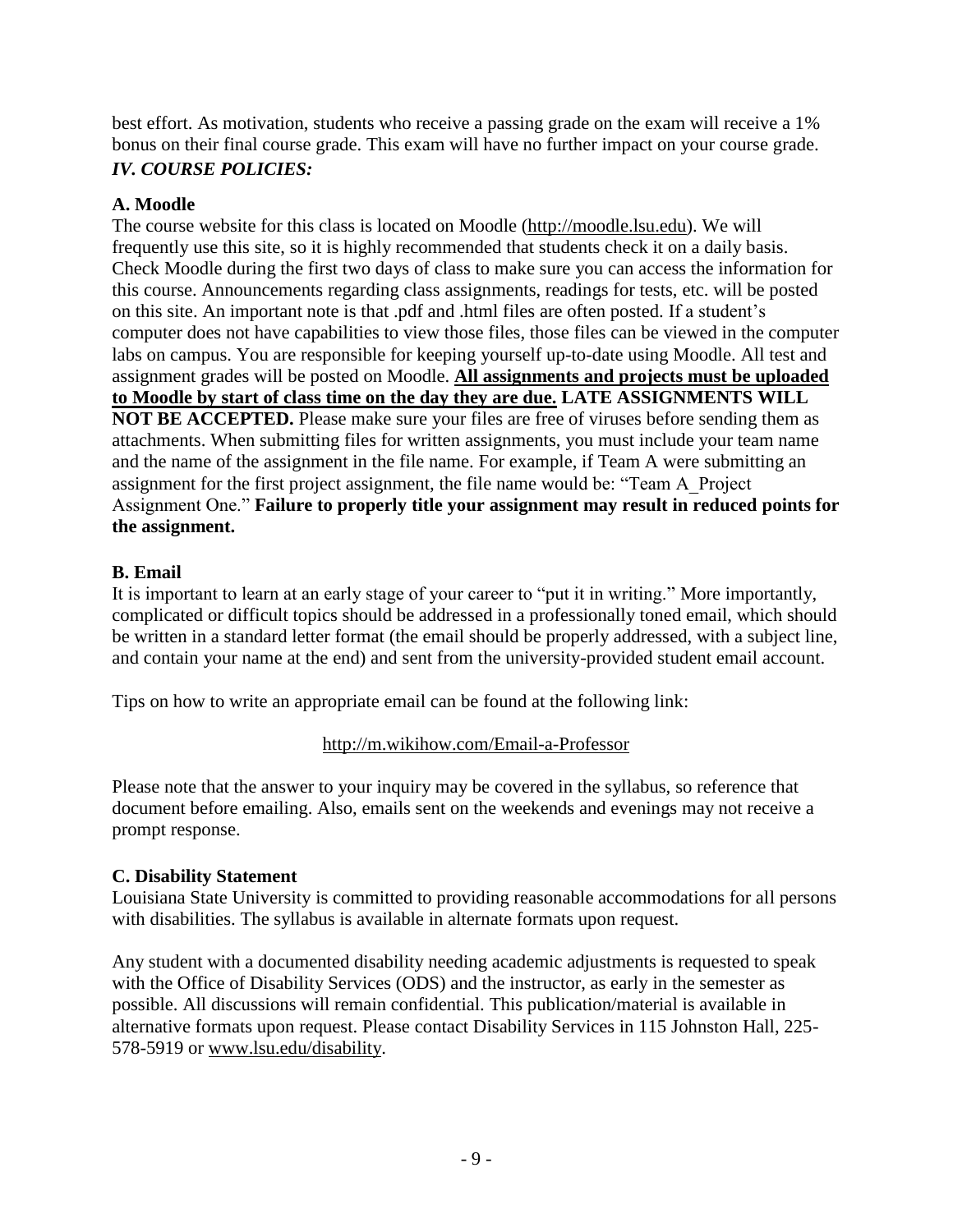**If you are registered with the Office of Disability Services, please make an appointment with me as soon as possible to discuss any course accommodations that may be necessary.** *Please provide your ODS documentation to the instructor no later than the end of the second week of the semester.* Students with disabilities must be registered with the Office of Disability Services *before* receiving academic adjustments.

## **Contact information for the Office of Disability Services:**

Office of Disability Services 111A Johnston Hall Baton Rouge, LA 70803 Phone: 225/578-5919 TDD: 225/578-2600 Fax: 225/578-4560 E-mail: [disability@lsu.edu](mailto:disability@lsu.edu) Website: <http://appl003.lsu.edu/slas/ods.nsf/index>

In addition, students with emergency medical information and/or students requiring special arrangements in case of emergency building evacuation should, confidentially, provide them to the instructor**.**

## **D. Policy on Academic Misconduct**

Louisiana State University adopted the Commitment to Community in 1995 to set forth guidelines for student behavior both inside and outside of the classroom. The Commitment to Community charges students to maintain high standards of academic and personal integrity. As integrity and ethical behavior are keys to student success while at LSU and beyond, the university policies regarding academic dishonesty will be strictly enforced. All students will be held accountable for proper academic conduct and will be subject to the policies in the LSU "Student Code of Conduct" available online at [www.lsu.edu/saa.](http://www.lsu.edu/saa) It is your responsibility as a student at LSU to know and understand the academic standards for our community.

Any incident of academic dishonesty, such as cheating on tests, facilitating others with cheating, plagiarism, or cutting and pasting without adequate citation of work, etc., will be addressed according to policy. All work will be completed by the student enrolled in the course and no one else. If you are in doubt about what constitutes academic dishonesty, please refer to the LSU policy or contact the instructor. Students who are suspected of violating the Code of Conduct will be referred to the office of Student Advocacy & Accountability. Violations can result in a zero grade on the assignment, failing the class, and/or suspension from LSU.

\*A summary of the Code of Student Conduct can also be found at: [https://www.lsu.edu/lsuonline/docs/Academic-Integrity-Orientation-Moodle-Module.pdf.](https://www.lsu.edu/lsuonline/docs/Academic-Integrity-Orientation-Moodle-Module.pdf)

## **E. LSU Counseling Services**

Resources are available on campus for students having personal problems or lacking clear career and academic goals, which interfere with their academic performance. These resources include:

 **Academic Advising and Counseling,**  [http://business.lsu.edu/undergraduate/Pages/Advising.aspx,](http://business.lsu.edu/undergraduate/Pages/Advising.aspx) 578-3211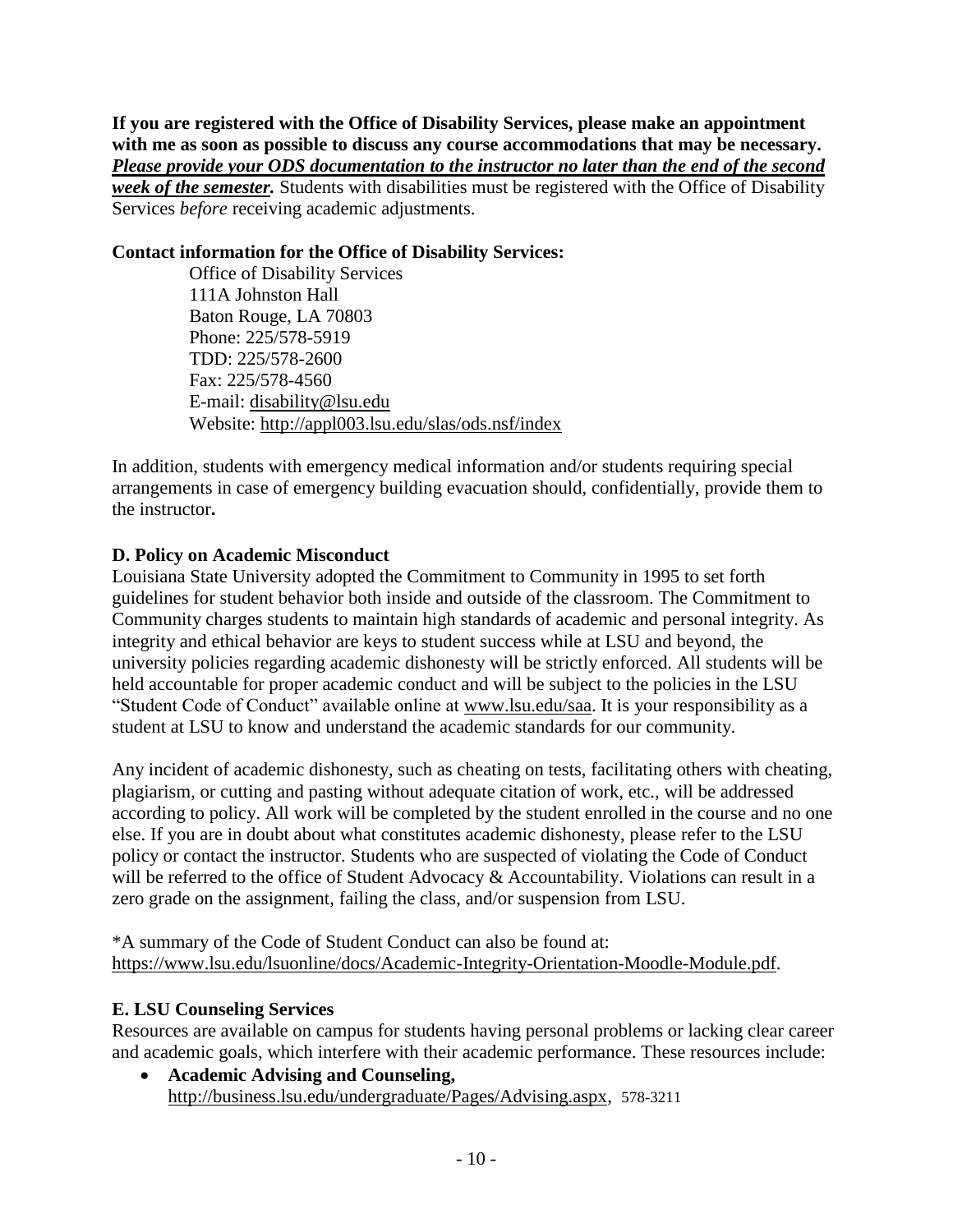- **Student Mental Health**, [\(http://www.shc.lsu.edu/mental\\_health.html\)](http://www.shc.lsu.edu/mental_health.html), Student Health Center, 578-8774, personal counseling;
- **The Lighthouse Program (previously SAVA)**, Student Health Center, Suite 2, 578- 6085, sexual assault counseling: [\(http://www.shc.lsu.edu/sava.html\)](http://www.shc.lsu.edu/sava.html)
- **Career Resource Center**, [\(http://careercenter.lsu.edu\)](http://careercenter.lsu.edu/), 1502 Patrick F. Taylor Hall, 578- 2162, career assistance and counseling.

## *V. IMPORTANT DATES TO NOTE:*

| 08/22/2017  | First day of class                                    |
|-------------|-------------------------------------------------------|
| 08/29/2017  | <b>Jumping into Business</b>                          |
| 08/30/2017  | <b>Dress for Success Fashion Show</b>                 |
| 08/30/2017  | Final date for adding courses/ making section changes |
| 10/06/17    | <b>JC Penny Suit Up</b>                               |
| 10/06/17    | <b>E.J. Ourso Networking Reception</b>                |
| 10/06-07/17 | <b>LSU Career Expo</b>                                |
| 10/19/17    | Fall break – No class!                                |
| 11/03/2017  | Final Date for Dropping a course                      |
| 10/19/17    | Fall break – No class!                                |

## **NOTE: SYLLABUS AND SCHEDULE ARE SUBJECT TO CHANGE. CHANGES WILL BE POSTED ON MOODLE AND ANNOUNCED IN CLASS.**

The following table, on the next pages, outlines the tentative schedule for the semester. The course may deviate from this plan for a variety of reasons, but this serves as a general guide. The instructor reserves the right to alter any of the information provided in this syllabus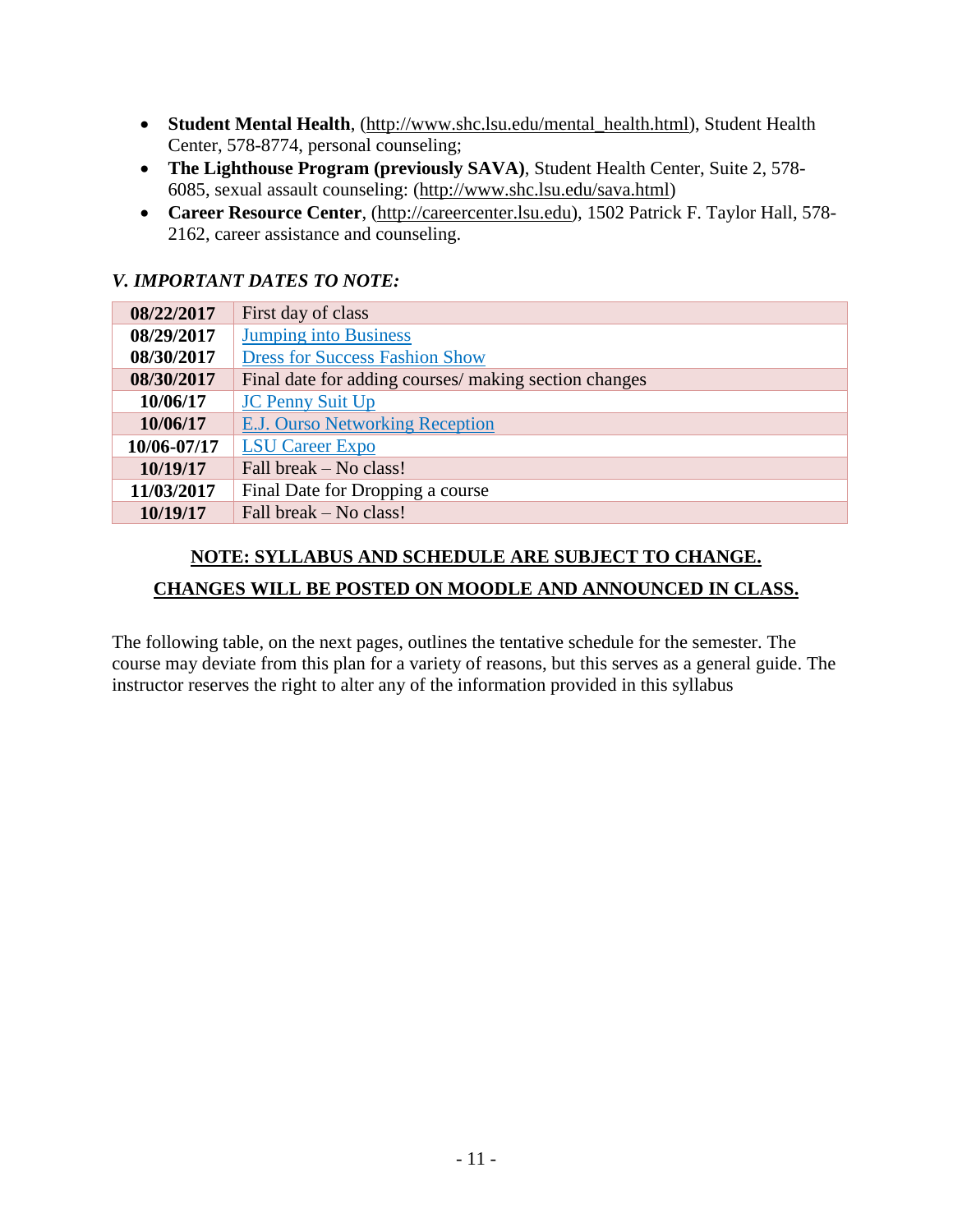## *COURSE CALENDAR:*

| <b>Part A – Understanding MM and Connecting with Customers</b>      |                                                                                                                       |                                                                                        |                                                                                                                                                                            |
|---------------------------------------------------------------------|-----------------------------------------------------------------------------------------------------------------------|----------------------------------------------------------------------------------------|----------------------------------------------------------------------------------------------------------------------------------------------------------------------------|
| Date:                                                               | <b>Topic:</b>                                                                                                         | Due/To be completed:                                                                   | Assignment(s):                                                                                                                                                             |
| Tuesday,<br>Aug. 22, 2017                                           | Intro to Marketing<br><b>Management Course</b>                                                                        | Student info sheet and<br>Syllabus Contract                                            | Read Ch. 1 (FMM)                                                                                                                                                           |
| Thursday,<br>Aug. 24, 2017                                          | Chapter 1 - Defining<br>Marketing for the New<br>Realities                                                            | <b>Guest Announcement</b><br>Seating chart                                             | Read Ch. 1 (FMM)                                                                                                                                                           |
| Tuesday,<br>Aug. 29, 2017                                           | Chapter 1 - continued                                                                                                 | Small group selections<br>$($ of 3 $)$ due<br>Final day syllabus<br>contract/photo due | Read Ch. 2 (FMM)                                                                                                                                                           |
| Thursday,<br>Aug. 31, 2017                                          | Chapter 2 - Developing and<br><b>Implementing Marketing</b><br><b>Strategies and Plans</b>                            |                                                                                        | Read Ch. 2 (FMM)                                                                                                                                                           |
| Tuesday,<br>Sept. 5, 2017                                           | Chapter 2 continued                                                                                                   |                                                                                        | Read Ch. 3 (FMM)                                                                                                                                                           |
| Thursday,<br>Sept. 7, 2017                                          | Chapter 3 - Capturing<br>Marketing Insights and<br><b>Forecasting Demand</b>                                          |                                                                                        | Read Ch. 4 (FMM)                                                                                                                                                           |
| Tuesday,<br>Sept. 12, 2017                                          | Chapter $3$ – continued;<br>Chapter 4 - Creating Long-<br>term Loyalty Relationships;                                 |                                                                                        | StrengthsFinders2.0 Activity due<br>next class. Bring printout of<br>strengths to class and submit on<br>Moodle by start of next class.<br>Read Ch. 5 (FMM)                |
| Thursday,<br>Sept. 14, 2017                                         | Chapter 5 - Analyzing<br><b>Consumer and Business</b><br>Markets;<br>StrengthsFinder2.0 Group<br>activity             | StrengthsFinders2.0<br><b>Assessment Due</b>                                           | <b>Blue Ocean Strategy Lecture next</b><br>class; Read "BOS Packet" posted on<br>Moodle to prepare.                                                                        |
| Tuesday,<br>Sept. 19, 2017                                          | <b>Blue Ocean Strategy</b><br>Lecture                                                                                 |                                                                                        | Study for Exam 1!                                                                                                                                                          |
| Thursday,<br>Sept. 21, 2017                                         | Exam 1<br>(Chs. 1, 2, 3, 4, 5, BOS)                                                                                   |                                                                                        | Read Case "How to Implement Blue<br>Ocean Strategy" from course packet<br>and Associated "Case #1<br>Supplemental Packet" from Moodle.<br>Be prepared to discuss in class. |
| <b>Part B – Building Strong Brands and Shaping Market Offerings</b> |                                                                                                                       |                                                                                        |                                                                                                                                                                            |
| Tuesday,<br>Sept. 26, 2017                                          | Intro to Cases<br>(Case Day #1)                                                                                       | In-class case discussion                                                               | Read Chs. 6/7 (FMM)                                                                                                                                                        |
| Thursday,<br>Sept. 28, 2017                                         | Chapter $6$ – Identifying<br>Market Segments and<br>Targets<br>Chapter $7$ – Crafting the<br><b>Brand Positioning</b> |                                                                                        | Read Chs. 8/9 (FMM)                                                                                                                                                        |
| Tuesday,<br>Oct. 3, 2017                                            | Chapter 8 – Creating Brand<br><b>Equity and Driving Growth</b>                                                        |                                                                                        | Read Chs. 9/10 (FMM)                                                                                                                                                       |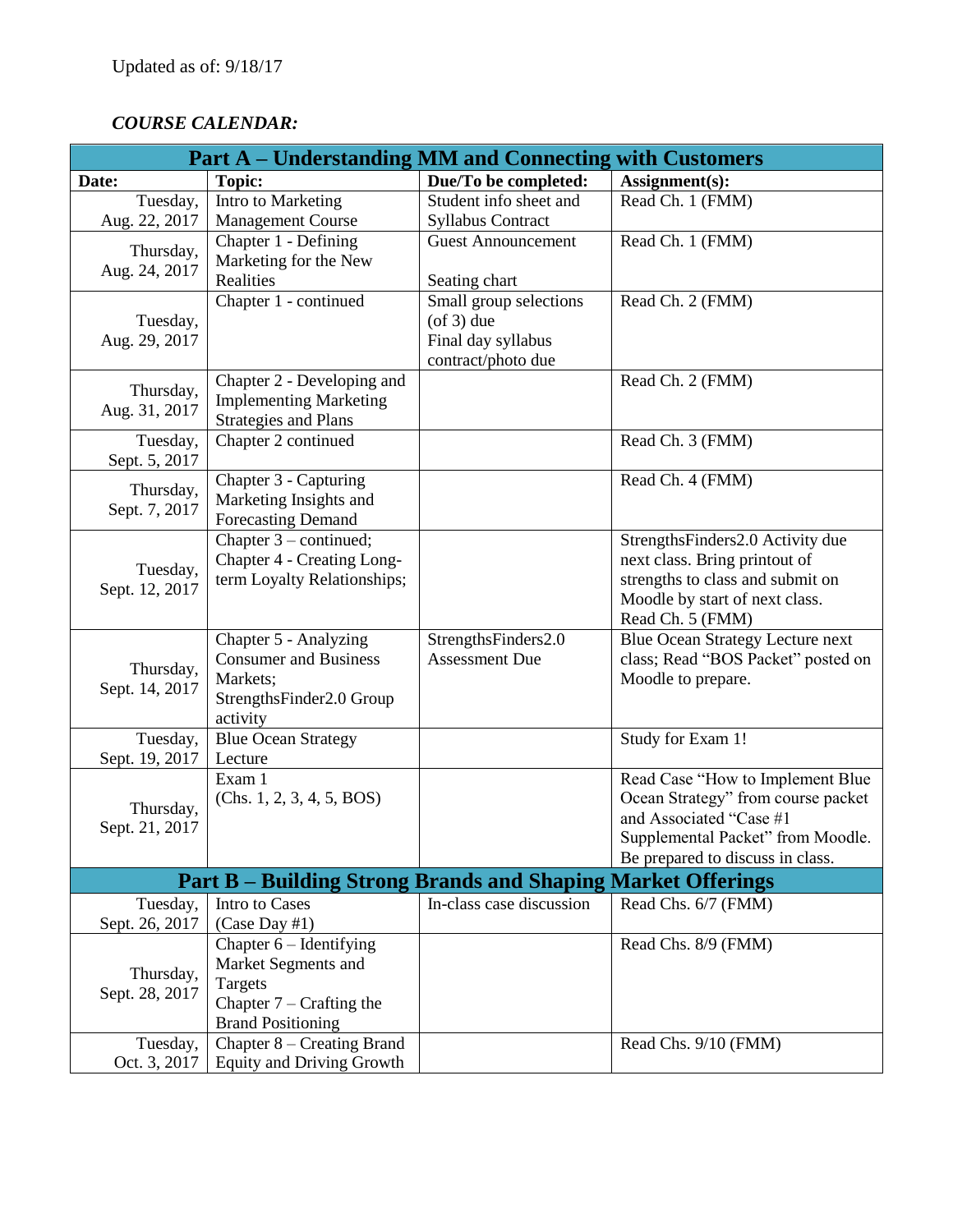|               | Chapter 9 – Setting Product                              |                                                    |                                             |
|---------------|----------------------------------------------------------|----------------------------------------------------|---------------------------------------------|
|               | <b>Strategy and Introducing</b>                          |                                                    |                                             |
|               | New Offerings                                            |                                                    |                                             |
|               | Chapter 9, continued -                                   |                                                    | Project Deliverable #1 Due next             |
|               | <b>Setting Product Strategy</b>                          |                                                    | class (don't forget to submit on            |
| Thursday,     | and Introducing New                                      |                                                    | Moodle PRIOR to class).                     |
| Oct. 5, 2017  | Offerings                                                |                                                    | Read Ch. 11 (FMM)                           |
|               | Chapter $10$ – Designing and                             |                                                    |                                             |
|               | <b>Managing Services</b>                                 |                                                    |                                             |
|               | Chapter $11 -$ Developing                                | Project Deliverable #1                             | Read Case # 2 "How Apple's                  |
|               | Pricing Strategies and                                   | Due!                                               | Corporate Strategy Drove High               |
|               | Programs                                                 |                                                    | Growth" from course packet and              |
|               |                                                          |                                                    | read associated "Case #2                    |
|               |                                                          |                                                    | Supplemental Packet" from Moodle            |
| Tuesday,      |                                                          |                                                    | prior to case write up and discussion       |
| Oct. 10, 2017 |                                                          |                                                    | next class.                                 |
|               |                                                          |                                                    | Case write up due next class.               |
|               |                                                          |                                                    |                                             |
|               |                                                          |                                                    | CV/Resume due next class (Submit            |
|               |                                                          |                                                    | on Moodle and bring hard copy to<br>class.) |
|               | Case Day #2 - "How                                       | Case #2 Write up due!                              | Study for Exam 2!                           |
| Thursday,     | <b>Apple's Corporate Strategy</b>                        |                                                    |                                             |
| Oct.12, 2017  | Drove High Growth"                                       | CV/Resume Due!                                     |                                             |
| Tuesday,      | Exam 2 (Chs. 6, 7, 8, 9, 10,                             |                                                    |                                             |
| Oct. 17, 2017 | 11, Case#2)                                              |                                                    |                                             |
| Thursday,     | Fall Break - no class!                                   |                                                    | Read Ch. 12 (FMM)                           |
| Oct. 19, 2017 |                                                          |                                                    |                                             |
|               |                                                          | <b>Part C</b> – Delivering and Communicating Value |                                             |
| Tuesday,      | Chapter $12$ – Designing and                             |                                                    | Read Ch. 13 (FMM)                           |
| Oct. 24, 2017 | Managing Integrated                                      |                                                    |                                             |
|               | <b>Marketing Channels</b>                                |                                                    |                                             |
| Thursday,     | Chapter $13 -$ Managing                                  |                                                    | Read Chs. 14/15 (FMM)                       |
| Oct. 26, 2017 | Retailing, Wholesaling, and                              |                                                    |                                             |
|               | Logistics                                                |                                                    |                                             |
|               | Chapter $14 -$ Designing and                             |                                                    | Read Chs. 16/18 (FMM)                       |
| Tuesday,      | <b>Managing Integrated</b>                               |                                                    |                                             |
| Oct. 31, 2017 | <b>Marketing Communications</b>                          |                                                    |                                             |
|               | Chapter $15 -$ Managing                                  |                                                    |                                             |
|               | <b>Digital Communications</b><br>Chapter $16 -$ Managing |                                                    | Read Ch. 17 (FMM)                           |
|               | <b>Mass Communications</b>                               |                                                    |                                             |
| Thursday,     | Chapter $18$ – Conducting                                |                                                    |                                             |
| Nov. 2, 2017  | Marketing Responsibly in                                 |                                                    |                                             |
|               | the Global Economy                                       |                                                    |                                             |
|               | Chapter $17 -$ Managing                                  |                                                    | Study for Exam 3!                           |
|               | <b>Personal Communications</b>                           |                                                    |                                             |
| Tuesday,      |                                                          |                                                    | Read Case #3, Part A: "The                  |
| Nov. 7, 2017  |                                                          |                                                    | American Beauty Salon Industry in           |
|               |                                                          |                                                    | 2008" and take quiz at                      |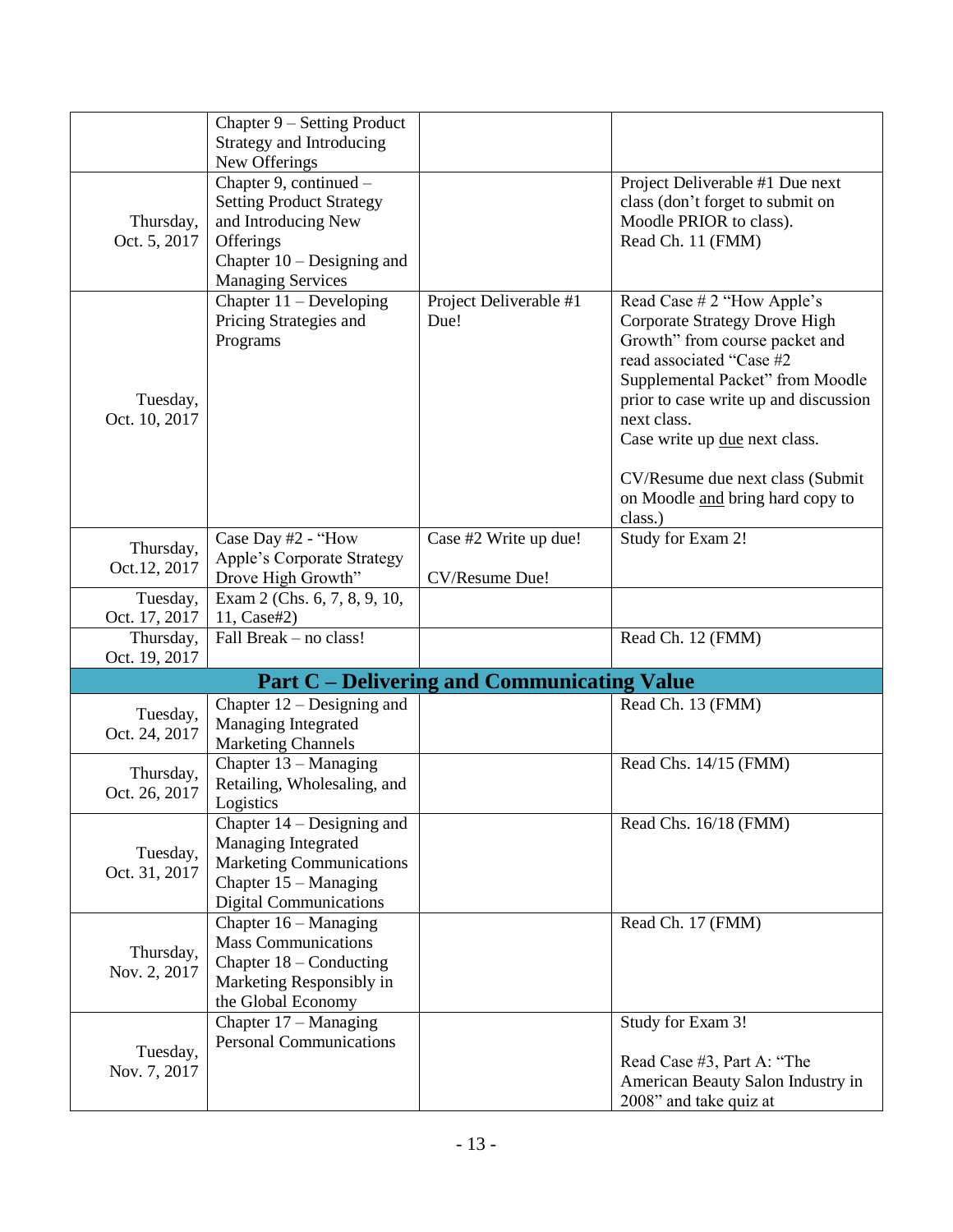|                            |                                                                                                                                        |                                                                 | www.quiz.blueoceanstrategy.com<br>(59212). Then, read Case#3, Part B:<br>"No cuts. No color. Just blowouts."<br>from course packet and check for<br>any associated content ("Case #3<br>Supplemental Packet") on Moodle<br>prior to case write up and discussion<br>next class.<br>Case write up due next class. |
|----------------------------|----------------------------------------------------------------------------------------------------------------------------------------|-----------------------------------------------------------------|------------------------------------------------------------------------------------------------------------------------------------------------------------------------------------------------------------------------------------------------------------------------------------------------------------------|
| Thursday,<br>Nov. 9, 2017  | Case Day # 3 - Part A: "The<br><b>American Beauty Salon</b><br>Industry in 2008" and Part<br>B: "No cuts. No color. Just<br>blowouts." | Case # 3 Write up due!                                          | Study for Exam 3!                                                                                                                                                                                                                                                                                                |
| Tuesday,<br>Nov. 14, 2017  | Exam 3<br>(Chs. 12, 13, 14, 15, 16, 17,<br>18, Case #3)                                                                                |                                                                 | Updated CV/Resume due next class<br>(Submit on Moodle and bring hard<br>copy to class.)                                                                                                                                                                                                                          |
| Thursday,<br>Nov. 16, 2017 | <b>Guest Lecture Day</b>                                                                                                               | Updated CV/Resume<br>Due!                                       |                                                                                                                                                                                                                                                                                                                  |
| Tuesday,<br>Nov. 21, 2017  | <b>Guest Lecture Day</b>                                                                                                               |                                                                 | <b>Group Presentations (Project</b><br>Deliverable #2) are on Nov. 28 <sup>th</sup> and<br>$30th$ .<br>Final Written Reports (Project<br>Deliverable #3) are due by Nov.<br>30 <sup>th</sup> !                                                                                                                   |
| Thursday,<br>Nov. 23, 2017 | HAPPY THANKSGIVING! No Class                                                                                                           |                                                                 |                                                                                                                                                                                                                                                                                                                  |
| Tuesday,<br>Nov. 28, 2017  | <b>Project Presentations</b>                                                                                                           | Project Deliverable #2                                          | All Groups: Written Report (Project<br>Deliverable # 3) Due next class!                                                                                                                                                                                                                                          |
|                            | <b>Project Presentations</b>                                                                                                           | Project Deliverable #2                                          |                                                                                                                                                                                                                                                                                                                  |
| Thursday,<br>Nov. 30, 2017 |                                                                                                                                        | All Groups: Written<br>Report (Project<br>Deliverable # 3) Due! |                                                                                                                                                                                                                                                                                                                  |
| Monday,<br>Dec. 4, 2017    | Section 002 - Final Exam (Cumulative), 3:00pm - 5:00pm                                                                                 |                                                                 |                                                                                                                                                                                                                                                                                                                  |
| Wednesday,<br>Dec. 6, 2017 | Section 003 - Final Exam (Cumulative), 10:00am - 12:00pm                                                                               |                                                                 |                                                                                                                                                                                                                                                                                                                  |

\*It is possible that the calendar will change as necessary throughout the course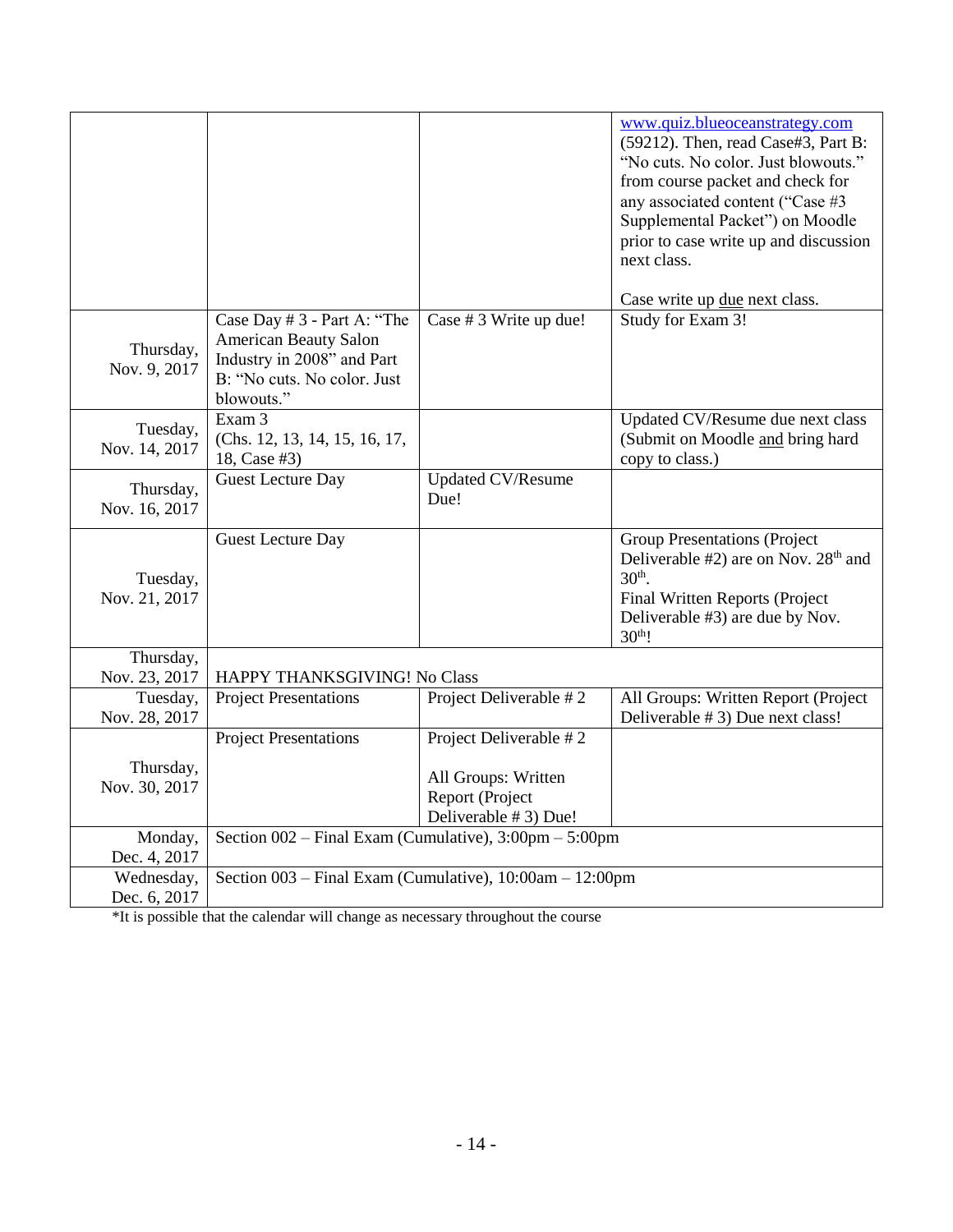By signing below, I acknowledge that I have thoroughly read the syllabus for MKT 4451 for the Fall 2017 with instructor Kris Lindsey Hall.

My signature indicates that I understand the policies, expectations, assignments, deadlines, and grading scale as described in the syllabus. This document must be signed and submitted, along with the completed Student Information Sheet, to the instructor before I am eligible for assessment (i.e., a grade of zero on graded items until turned in), and *no later than August 29, 2017.*

As stated in the syllabus, I recognize that the grading scale will be invoked as listed with no rounding of points at the end of the term. **I also recognize that there will be NO opportunities for end-of-term extra credit assignments.**

| Signature: | Jate. |  |
|------------|-------|--|
|            |       |  |